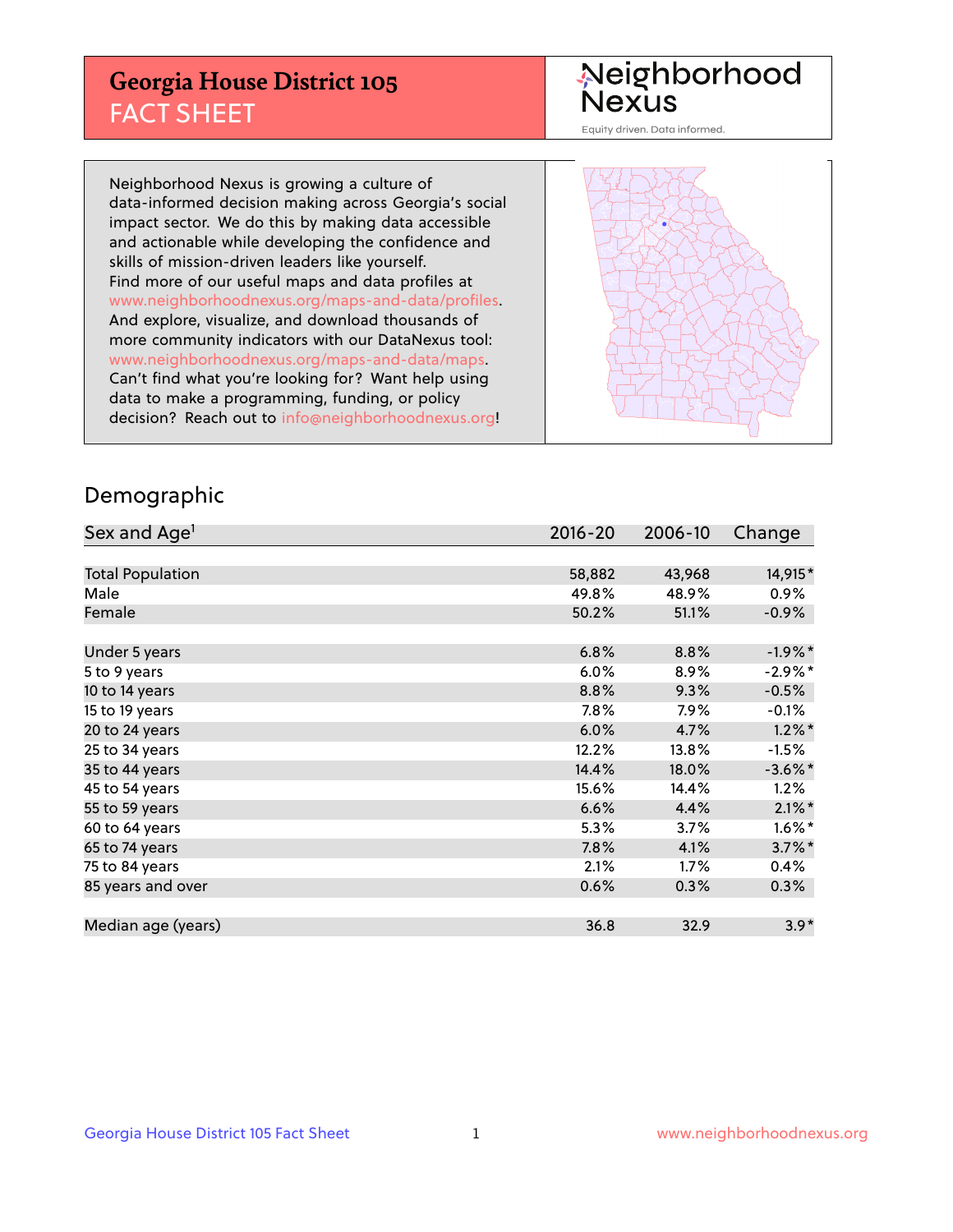## Demographic, continued...

| Race <sup>2</sup>                                            | $2016 - 20$ | 2006-10 | Change      |
|--------------------------------------------------------------|-------------|---------|-------------|
| Total population                                             | 58,882      | 43,968  | 14,915*     |
| One race                                                     | 94.2%       | 97.5%   | $-3.3\%$ *  |
| White                                                        | 49.7%       | 64.8%   | $-15.1\%$ * |
| <b>Black or African American</b>                             | 27.9%       | 21.3%   | $6.6\%$ *   |
| American Indian and Alaska Native                            | 0.2%        | 0.2%    | 0.0%        |
| Asian                                                        | 7.6%        | 6.1%    | 1.5%        |
| Native Hawaiian and Other Pacific Islander                   | 0.0%        | 0.0%    | $-0.0%$     |
| Some other race                                              | 8.7%        | 5.1%    | $3.7\%$ *   |
| Two or more races                                            | 5.8%        | 2.5%    | $3.3\%$ *   |
|                                                              |             |         |             |
| Race alone or in combination with other race(s) <sup>3</sup> | $2016 - 20$ | 2006-10 | Change      |
| Total population                                             | 58,882      | 43,968  | 14,915*     |
| White                                                        | 54.4%       | 66.9%   | $-12.5%$ *  |
| <b>Black or African American</b>                             | 30.2%       | 22.8%   | $7.4\%$ *   |
| American Indian and Alaska Native                            | 0.5%        | 0.6%    | $-0.2%$     |
| Asian                                                        | 9.1%        | 6.8%    | $2.3\%$ *   |
| Native Hawaiian and Other Pacific Islander                   | 0.0%        | 0.1%    | $-0.0%$     |
| Some other race                                              | 11.7%       | 5.8%    | 5.9%*       |
|                                                              |             |         |             |
| Hispanic or Latino and Race <sup>4</sup>                     | $2016 - 20$ | 2006-10 | Change      |
| Total population                                             | 58,882      | 43,968  | 14,915*     |
| Hispanic or Latino (of any race)                             | 20.2%       | 14.5%   | $5.7\%$ *   |
| Not Hispanic or Latino                                       | 79.8%       | 85.5%   | $-5.7\%$ *  |
| White alone                                                  | 41.6%       | 56.2%   | $-14.6\%$ * |
| Black or African American alone                              | 27.3%       | 21.0%   | $6.3\%$ *   |
| American Indian and Alaska Native alone                      | 0.0%        | 0.0%    | $-0.0%$     |
| Asian alone                                                  | 7.6%        | 6.0%    | $1.6\%$ *   |
| Native Hawaiian and Other Pacific Islander alone             | 0.0%        | 0.0%    | $-0.0%$     |
| Some other race alone                                        | 0.6%        | 0.3%    | 0.3%        |
| Two or more races                                            | 2.7%        | 2.0%    | 0.7%        |
|                                                              |             |         |             |
| U.S. Citizenship Status <sup>5</sup>                         | $2016 - 20$ | 2006-10 | Change      |
| Foreign-born population                                      | 10,992      | 8,135   | $2,857*$    |
| Naturalized U.S. citizen                                     | 57.8%       | 46.1%   | $11.7\%$ *  |
| Not a U.S. citizen                                           | 42.2%       | 53.9%   | $-11.7\%$ * |
|                                                              |             |         |             |
| Citizen, Voting Age Population <sup>6</sup>                  | $2016 - 20$ | 2006-10 | Change      |
| Citizen, 18 and over population                              | 38,508      | 26,124  | 12,383*     |
| Male                                                         | 49.1%       | 49.0%   | 0.1%        |
| Female                                                       | 50.9%       | 51.0%   | $-0.1%$     |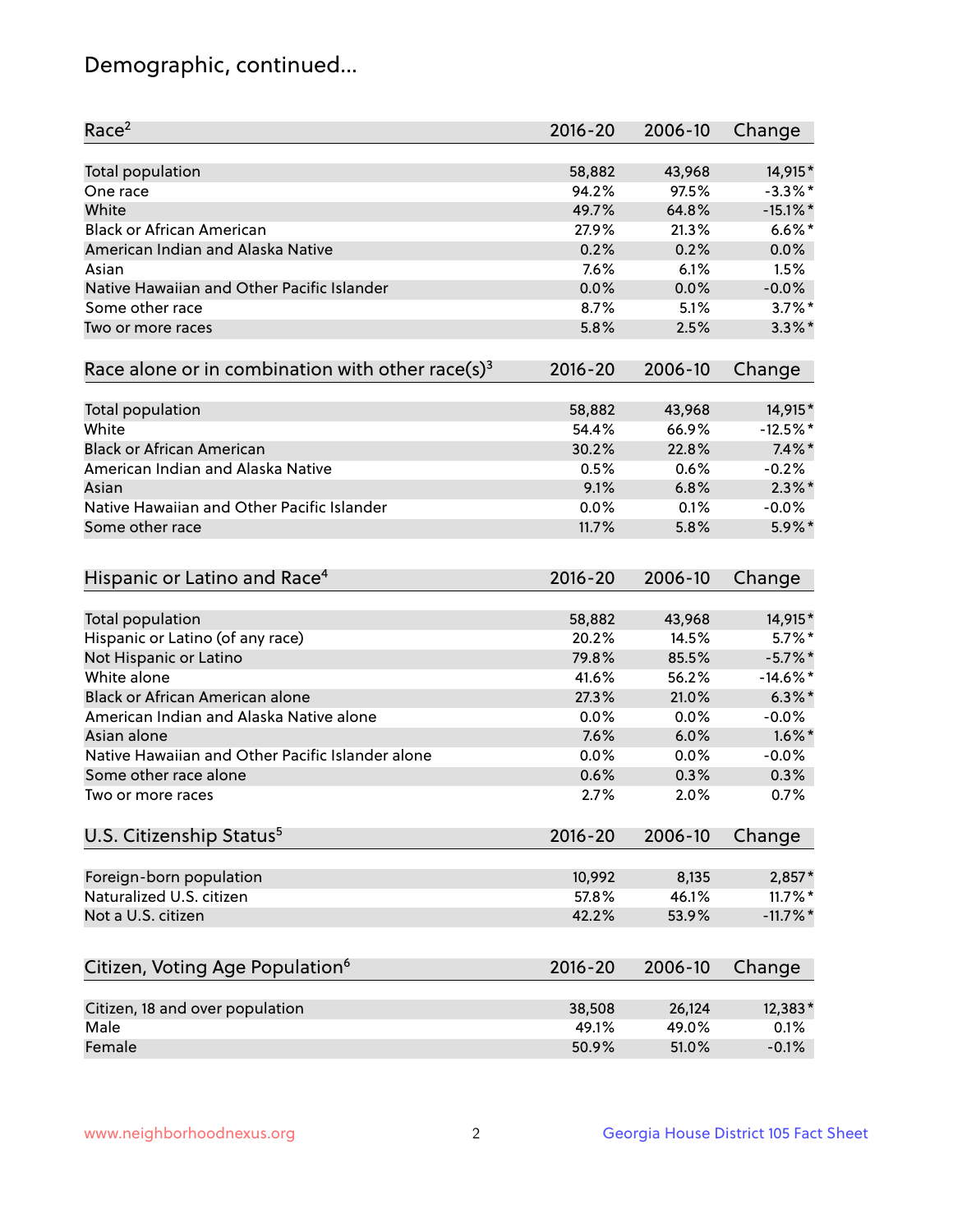#### Economic

| Income <sup>7</sup>                                 | $2016 - 20$ | 2006-10 | Change     |
|-----------------------------------------------------|-------------|---------|------------|
|                                                     |             |         |            |
| All households                                      | 17,810      | 13,841  | $3,969*$   |
| Less than \$10,000                                  | 3.3%        | 4.1%    | $-0.8%$    |
| \$10,000 to \$14,999                                | 1.4%        | 1.8%    | $-0.4%$    |
| \$15,000 to \$24,999                                | 6.2%        | 6.7%    | $-0.5%$    |
| \$25,000 to \$34,999                                | 4.4%        | 7.9%    | $-3.6\%$ * |
| \$35,000 to \$49,999                                | 12.0%       | 12.8%   | $-0.8%$    |
| \$50,000 to \$74,999                                | 17.8%       | 21.4%   | $-3.6%$    |
| \$75,000 to \$99,999                                | 14.4%       | 18.0%   | $-3.6\%$ * |
| \$100,000 to \$149,999                              | 24.9%       | 17.5%   | $7.4\%$ *  |
| \$150,000 to \$199,999                              | 7.7%        | 6.5%    | 1.3%       |
| \$200,000 or more                                   | 7.9%        | 3.4%    | 4.6%*      |
| Median household income (dollars)                   | 83,637      | 69,359  | 14,278 *   |
| Mean household income (dollars)                     | 103,084     | 79,133  | 23,951*    |
| With earnings                                       | 84.2%       | 91.5%   | $-7.3\%$ * |
| Mean earnings (dollars)                             | 106,845     | 77,782  | 29,062*    |
| <b>With Social Security</b>                         | 26.0%       | 15.5%   | 10.5%*     |
| Mean Social Security income (dollars)               | 20,746      | 16,421  | 4,325*     |
| With retirement income                              | 20.5%       | 11.7%   | $8.7\%$ *  |
| Mean retirement income (dollars)                    | 21,687      | 20,322  | 1,364      |
| With Supplemental Security Income                   | 5.5%        | 1.6%    | 3.9%*      |
| Mean Supplemental Security Income (dollars)         | 2,932       | 6,697   | $-3,764*$  |
| With cash public assistance income                  | 1.4%        | 1.0%    | 0.5%       |
| Mean cash public assistance income (dollars)        | $\mathbf 0$ | 4,493   | $-4,493$   |
| With Food Stamp/SNAP benefits in the past 12 months | 5.7%        | 5.8%    | $-0.1%$    |
|                                                     |             |         |            |
| Families                                            | 14,634      | 11,108  | 3,526*     |
| Less than \$10,000                                  | 0.6%        | 3.3%    | $-2.7%$ *  |
| \$10,000 to \$14,999                                | 1.0%        | 1.1%    | $-0.1%$    |
| \$15,000 to \$24,999                                | 6.2%        | 6.0%    | 0.2%       |
| \$25,000 to \$34,999                                | 4.2%        | 7.5%    | $-3.3\%$ * |
| \$35,000 to \$49,999                                | 11.1%       | 11.5%   | $-0.4%$    |
| \$50,000 to \$74,999                                | 19.6%       | 20.4%   | $-0.9%$    |
| \$75,000 to \$99,999                                | 14.6%       | 18.6%   | $-4.1\%$ * |
| \$100,000 to \$149,999                              | 27.1%       | 20.0%   | $7.1\%$ *  |
| \$150,000 to \$199,999                              | 8.4%        | 7.9%    | 0.5%       |
| \$200,000 or more                                   | 7.3%        | 3.7%    | $3.6\%$ *  |
| Median family income (dollars)                      | 87,629      | 75,285  | 12,344*    |
| Mean family income (dollars)                        | 101,868     | 84,613  | 17,255*    |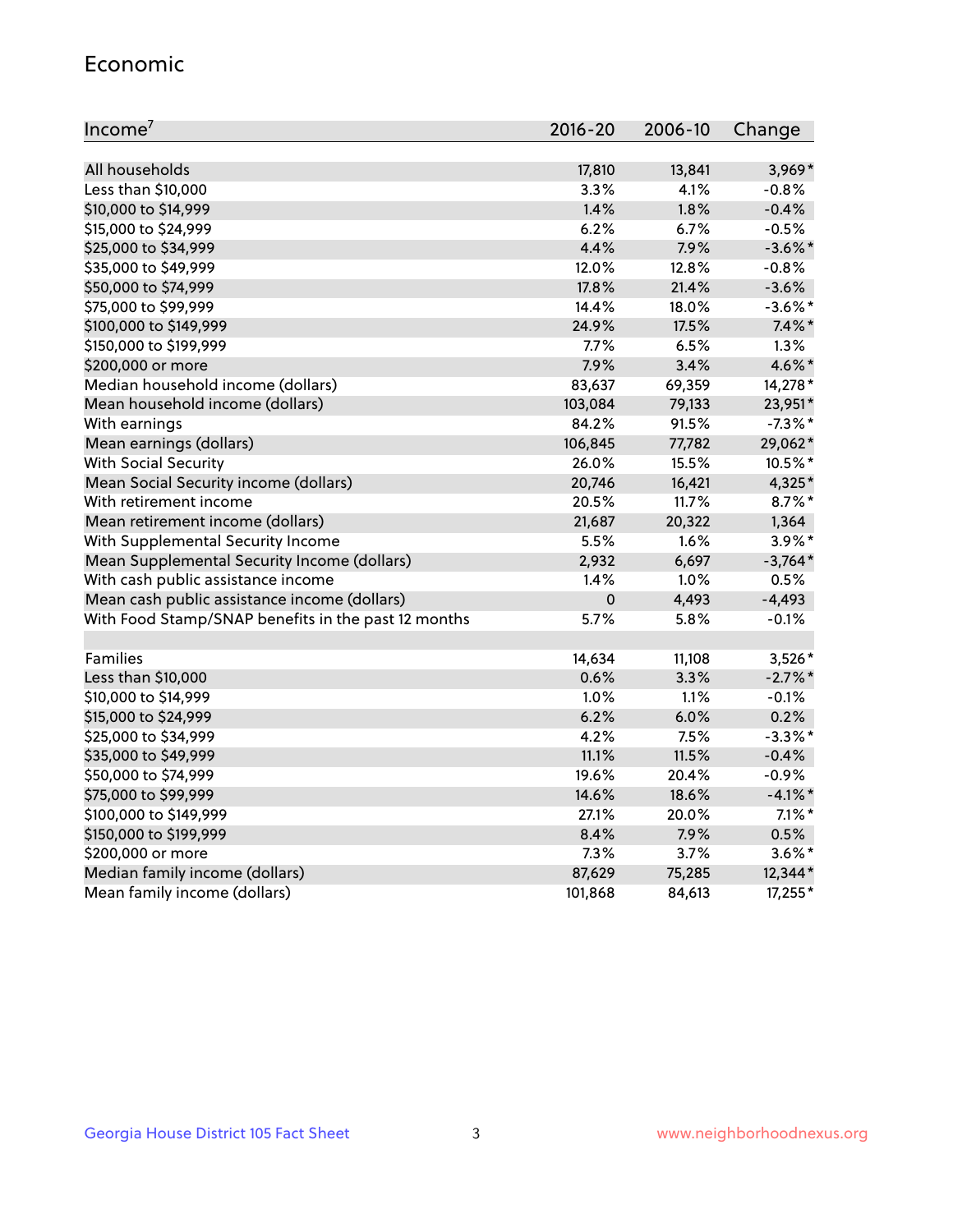## Economic, continued...

| Income, continued <sup>8</sup>                                        | $2016 - 20$ | 2006-10 | Change      |
|-----------------------------------------------------------------------|-------------|---------|-------------|
|                                                                       |             |         |             |
| Nonfamily households                                                  | 3,176       | 2,733   | 443         |
| Median nonfamily income (dollars)                                     | 53,864      | 46,784  | 7,081*      |
| Mean nonfamily income (dollars)                                       | 98,481      | 53,556  | 44,925*     |
| Median earnings for workers (dollars)                                 | 41,085      | 33,634  | $7,451*$    |
| Median earnings for male full-time, year-round workers                | 53,898      | 52,981  | 917         |
| (dollars)                                                             |             |         |             |
| Median earnings for female full-time, year-round workers<br>(dollars) | 52,104      | 39,808  | 12,296*     |
| Per capita income (dollars)                                           | 32,807      | 25,794  | 7,013*      |
|                                                                       |             |         |             |
| Families and People Below Poverty Level <sup>9</sup>                  | 2016-20     | 2006-10 | Change      |
|                                                                       |             |         |             |
| <b>All families</b>                                                   | 5.0%        | 6.9%    | $-1.9%$     |
| With related children under 18 years                                  | 8.0%        | 10.0%   | $-2.0%$     |
| With related children under 5 years only                              | 5.7%        | 7.8%    | $-2.2%$     |
| Married couple families                                               | 4.8%        | 3.1%    | 1.7%        |
| With related children under 18 years                                  | 8.3%        | 4.0%    | $4.3\%$ *   |
| With related children under 5 years only                              | 5.8%        | 1.9%    | 3.9%        |
| Families with female householder, no husband present                  | 7.4%        | 24.1%   | $-16.7\%$ * |
| With related children under 18 years                                  | 10.0%       | 32.1%   | $-22.1%$    |
| With related children under 5 years only                              | 5.7%        | 46.8%   | $-41.1%$    |
| All people                                                            | 7.9%        | 8.7%    | $-0.7%$     |
| Under 18 years                                                        | 11.3%       | 12.3%   | $-1.0%$     |
| Related children under 18 years                                       | 11.1%       | 12.2%   | $-1.1%$     |
| Related children under 5 years                                        | 11.9%       | 14.5%   | $-2.7%$     |
| Related children 5 to 17 years                                        | 10.8%       | 11.3%   | $-0.4%$     |
| 18 years and over                                                     | 6.7%        | 6.9%    | $-0.2%$     |
| 18 to 64 years                                                        | 6.6%        | 7.2%    | $-0.7%$     |
| 65 years and over                                                     | 7.4%        | 3.5%    | 3.8%        |
| People in families                                                    | 6.6%        | 8.1%    | $-1.4%$     |
| Unrelated individuals 15 years and over                               | 20.6%       | 14.9%   | 5.7%        |
|                                                                       |             |         |             |
| Non-Hispanic white people                                             | 7.1%        | 5.2%    | 1.9%        |
| Black or African-American people                                      | 6.2%        | 10.5%   | $-4.3%$     |
| Asian people                                                          | 1.4%        | 5.9%    | $-4.5%$     |
| Hispanic or Latino people                                             | 13.0%       | 22.2%   | $-9.2%$     |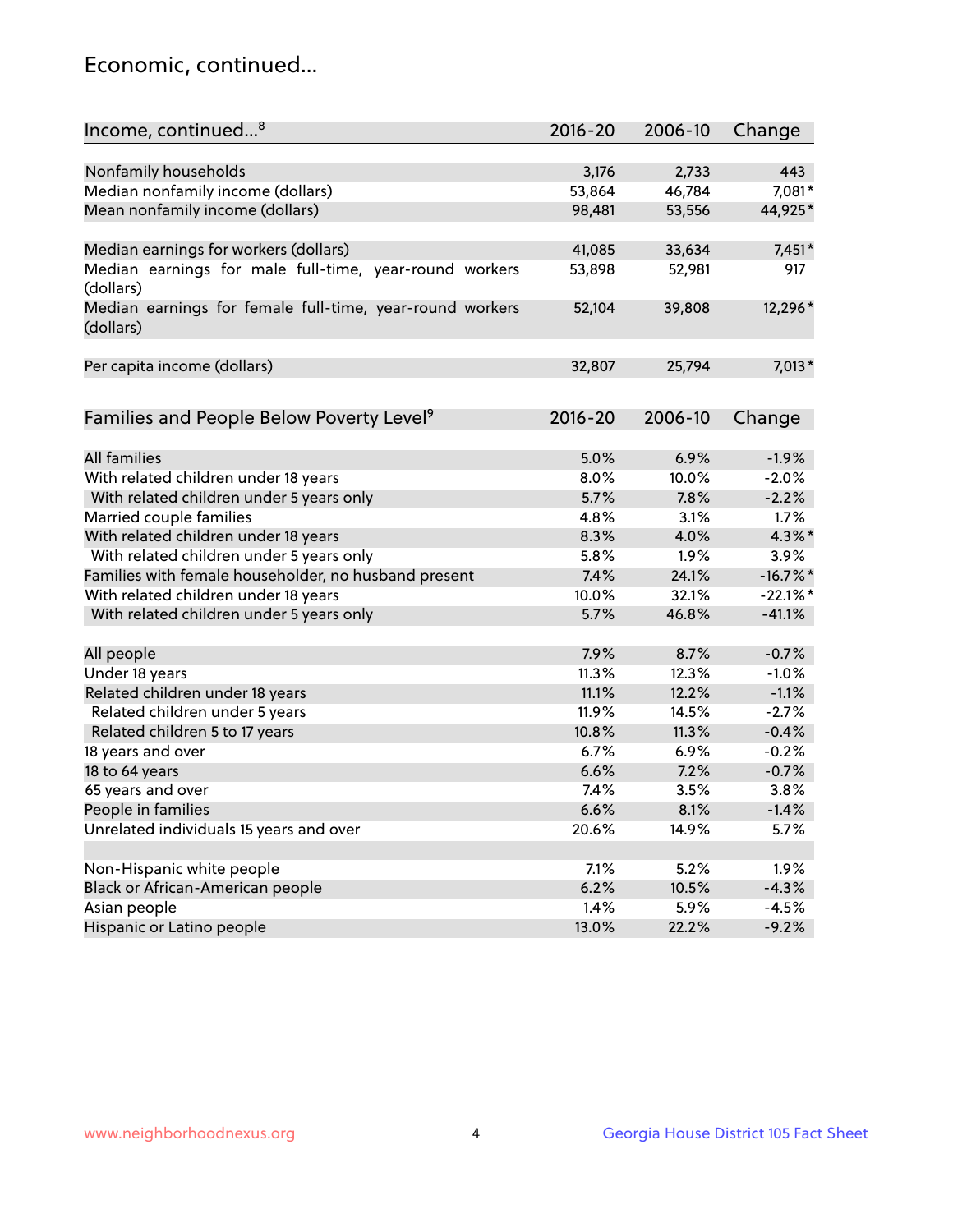## Employment

| Employment Status <sup>10</sup>                               | $2016 - 20$ | 2006-10 | Change      |
|---------------------------------------------------------------|-------------|---------|-------------|
|                                                               |             |         |             |
| Population 16 years and over                                  | 45,459      | 31,265  | 14,195*     |
| In labor force                                                | 64.6%       | 73.1%   | $-8.5%$ *   |
| Civilian labor force                                          | 64.6%       | 73.0%   | $-8.4\%$ *  |
| Employed                                                      | 61.5%       | 66.7%   | $-5.2\%$ *  |
| Unemployed                                                    | 3.1%        | 6.3%    | $-3.2%$     |
| <b>Armed Forces</b>                                           | 0.0%        | 0.1%    | $-0.1%$     |
| Not in labor force                                            | 35.4%       | 26.9%   | 8.5%*       |
| Civilian labor force                                          | 29,355      | 22,819  | $6,536*$    |
| <b>Unemployment Rate</b>                                      | 4.7%        | 8.6%    | $-3.9%$     |
|                                                               |             |         |             |
| Females 16 years and over                                     | 23,158      | 15,869  | 7,288*      |
| In labor force                                                | 61.0%       | 69.1%   | $-8.2\%$ *  |
| Civilian labor force                                          | 61.0%       | 69.1%   | $-8.2%$ *   |
| Employed                                                      | 57.8%       | 63.5%   | $-5.7\%$ *  |
| Own children of the householder under 6 years                 | 4,574       | 4,571   | 3           |
| All parents in family in labor force                          | 59.5%       | 67.6%   | $-8.1%$     |
|                                                               |             |         |             |
| Own children of the householder 6 to 17 years                 | 10,907      | 9,137   | $1,770*$    |
| All parents in family in labor force                          | 63.9%       | 74.5%   | $-10.6\%$ * |
|                                                               |             |         |             |
| Industry <sup>11</sup>                                        | 2016-20     | 2006-10 | Change      |
| Civilian employed population 16 years and over                | 27,963      | 20,852  | $7,111*$    |
| Agriculture, forestry, fishing and hunting, and mining        | 0.0%        | 0.1%    | $-0.1%$     |
| Construction                                                  | 8.5%        | 7.1%    | 1.4%        |
| Manufacturing                                                 | 10.7%       | 9.8%    | 0.9%        |
| Wholesale trade                                               | 3.3%        | 5.6%    | $-2.2\%$ *  |
| Retail trade                                                  | 10.4%       | 15.7%   | $-5.3\%$ *  |
| Transportation and warehousing, and utilities                 | 4.8%        | 4.8%    | $-0.0%$     |
| Information                                                   | 3.5%        | 4.1%    | $-0.6%$     |
| Finance and insurance, and real estate and rental and leasing | 7.2%        | 7.9%    | $-0.7%$     |
| Professional, scientific, and management, and administrative  | 16.5%       | 12.0%   | 4.5%*       |
| and waste management services                                 |             |         |             |
| Educational services, and health care and social assistance   | 19.2%       | 16.6%   | $2.6\%$ *   |
| Arts, entertainment, and recreation, and accommodation and    | 9.8%        | 6.3%    | $3.4\%$ *   |
| food services                                                 |             |         |             |
| Other services, except public administration                  | 3.6%        | 6.4%    | $-2.8\%$ *  |
| Public administration                                         | 2.5%        | 3.5%    | $-1.0%$     |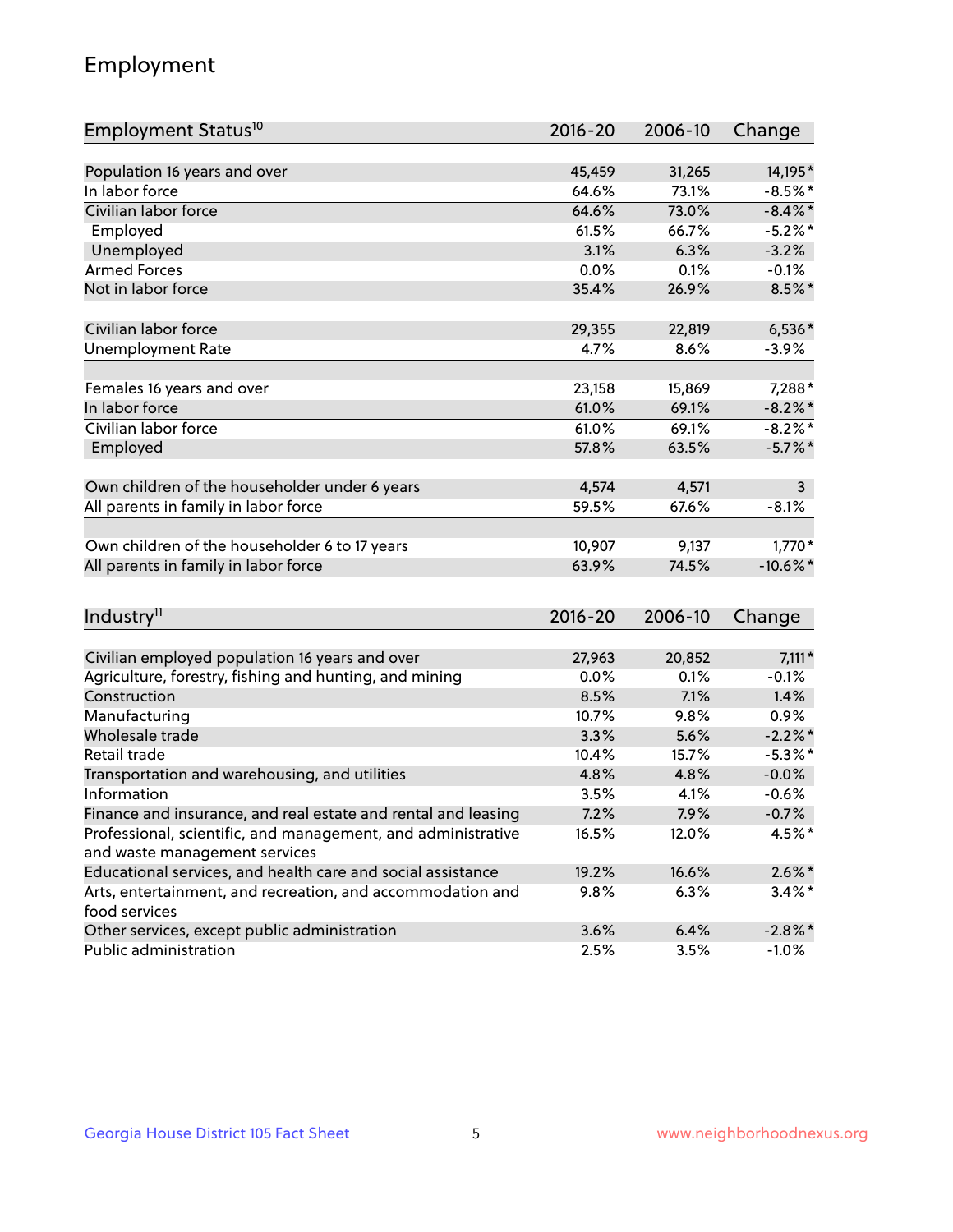## Employment, continued...

| Occupation <sup>12</sup>                                     | $2016 - 20$ | 2006-10 | Change     |
|--------------------------------------------------------------|-------------|---------|------------|
| Civilian employed population 16 years and over               | 27,963      | 20,852  | $7,111*$   |
| Management, business, science, and arts occupations          | 44.2%       | 39.4%   | 4.8%*      |
| Service occupations                                          | 13.1%       | 12.5%   | 0.6%       |
| Sales and office occupations                                 | 22.8%       | 30.2%   | $-7.4\%$ * |
| Natural<br>resources,<br>and<br>construction,<br>maintenance | 6.9%        | 7.9%    | $-1.0%$    |
| occupations                                                  |             |         |            |
| Production, transportation, and material moving occupations  | 13.0%       | 10.0%   | $2.9\%$ *  |
| Class of Worker <sup>13</sup>                                | $2016 - 20$ | 2006-10 | Change     |
| Civilian employed population 16 years and over               | 27,963      | 20,852  | $7,111*$   |
| Private wage and salary workers                              | 82.5%       | 82.6%   | $-0.1%$    |
| Government workers                                           | 12.7%       | 11.4%   | 1.3%       |
| Self-employed in own not incorporated business workers       | 4.6%        | 5.8%    | $-1.2%$    |
| Unpaid family workers                                        | 0.2%        | 0.2%    | $-0.0%$    |
| Job Flows <sup>14</sup>                                      | 2019        | 2010    | Change     |
| Total Jobs in district                                       | 14,875      | 8,458   | 6,417      |
| Held by residents of district                                | 7.1%        | 6.3%    | 0.8%       |
| Held by non-residents of district                            | 92.9%       | 93.7%   | $-0.8%$    |
|                                                              |             |         |            |
| Jobs by Industry Sector <sup>15</sup>                        | 2019        | 2010    | Change     |
| Total Jobs in district                                       | 14,875      | 8,458   | 6,417      |
| Goods Producing sectors                                      | 3.9%        | 4.1%    | $-0.2%$    |
| Trade, Transportation, and Utilities sectors                 | 54.5%       | 52.2%   | 2.3%       |
| All Other Services sectors                                   | 41.5%       | 43.6%   | $-2.1%$    |
|                                                              |             |         |            |
| Total Jobs in district held by district residents            | 1,054       | 531     | 523        |
| <b>Goods Producing sectors</b>                               | 7.0%        | 6.8%    | 0.2%       |
| Trade, Transportation, and Utilities sectors                 | 30.6%       | 27.9%   | 2.7%       |
| All Other Services sectors                                   | 62.4%       | 65.3%   | $-2.9%$    |
|                                                              |             |         |            |
| Jobs by Earnings <sup>16</sup>                               | 2019        | 2010    | Change     |
| Total Jobs in district                                       | 14,875      | 8,458   | 6,417      |
| Jobs with earnings \$1250/month or less                      | 37.3%       | 42.8%   | $-5.5%$    |
| Jobs with earnings \$1251/month to \$3333/month              | 34.7%       | 36.2%   | $-1.6%$    |
| Jobs with earnings greater than \$3333/month                 | 28.1%       | 21.0%   | 7.1%       |
|                                                              |             |         |            |
| Total Jobs in district held by district residents            | 1,054       | 531     | 523        |
| Jobs with earnings \$1250/month or less                      | 40.5%       | 48.8%   | $-8.3%$    |
| Jobs with earnings \$1251/month to \$3333/month              | 30.8%       | 30.9%   | $-0.1%$    |
| Jobs with earnings greater than \$3333/month                 | 28.7%       | 20.3%   | 8.3%       |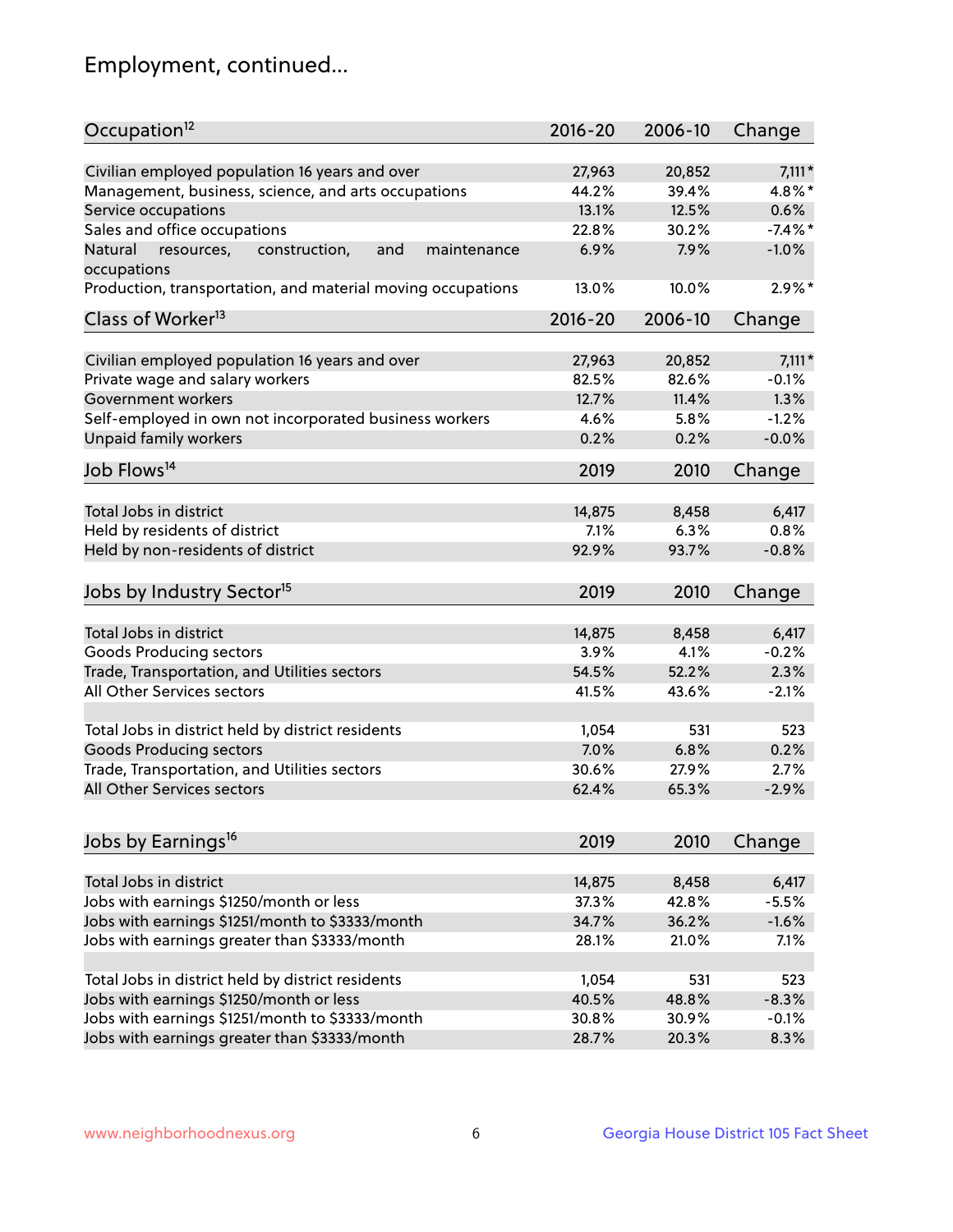## Employment, continued...

| 2019   | 2010  | Change  |
|--------|-------|---------|
|        |       |         |
| 14,875 | 8,458 | 6,417   |
| 35.9%  | 37.9% | $-2.0%$ |
| 46.8%  | 49.8% | $-3.0%$ |
| 17.2%  | 12.3% | 4.9%    |
|        |       |         |
| 1.054  | 531   | 523     |
| 35.1%  | 38.0% | $-2.9%$ |
| 47.8%  | 49.2% | $-1.3%$ |
| 17.1%  | 12.8% | 4.3%    |
|        |       |         |

#### Education

| School Enrollment <sup>18</sup>                | $2016 - 20$ | 2006-10 | Change     |
|------------------------------------------------|-------------|---------|------------|
|                                                |             |         |            |
| Population 3 years and over enrolled in school | 16,819      | 14,170  | $2,649*$   |
| Nursery school, preschool                      | 9.7%        | 7.4%    | $2.3\%$ *  |
| Kindergarten                                   | 3.2%        | 6.6%    | $-3.4\%$ * |
| Elementary school (grades 1-8)                 | 42.1%       | 45.3%   | $-3.2%$    |
| High school (grades 9-12)                      | 26.2%       | 22.3%   | $3.9\%$ *  |
| College or graduate school                     | 18.8%       | 18.3%   | 0.5%       |
| Educational Attainment <sup>19</sup>           | $2016 - 20$ | 2006-10 | Change     |
|                                                |             |         |            |
| Population 25 years and over                   | 38,003      | 26,562  | $11,441*$  |
| Less than 9th grade                            | 6.7%        | 3.8%    | $2.9\%*$   |
| 9th to 12th grade, no diploma                  | 4.4%        | 6.2%    | $-1.8\%$ * |
| High school graduate (includes equivalency)    | 25.1%       | 23.6%   | 1.5%       |
| Some college, no degree                        | 23.2%       | 24.4%   | $-1.2%$    |
| Associate's degree                             | 8.7%        | 10.4%   | $-1.7%$    |
| Bachelor's degree                              | 21.1%       | 21.9%   | $-0.8%$    |
| Graduate or professional degree                | 10.8%       | 9.7%    | 1.1%       |
|                                                |             |         |            |
| Percent high school graduate or higher         | 88.9%       | 90.0%   | $-1.1\%$   |
| Percent bachelor's degree or higher            | 31.9%       | 31.6%   | 0.3%       |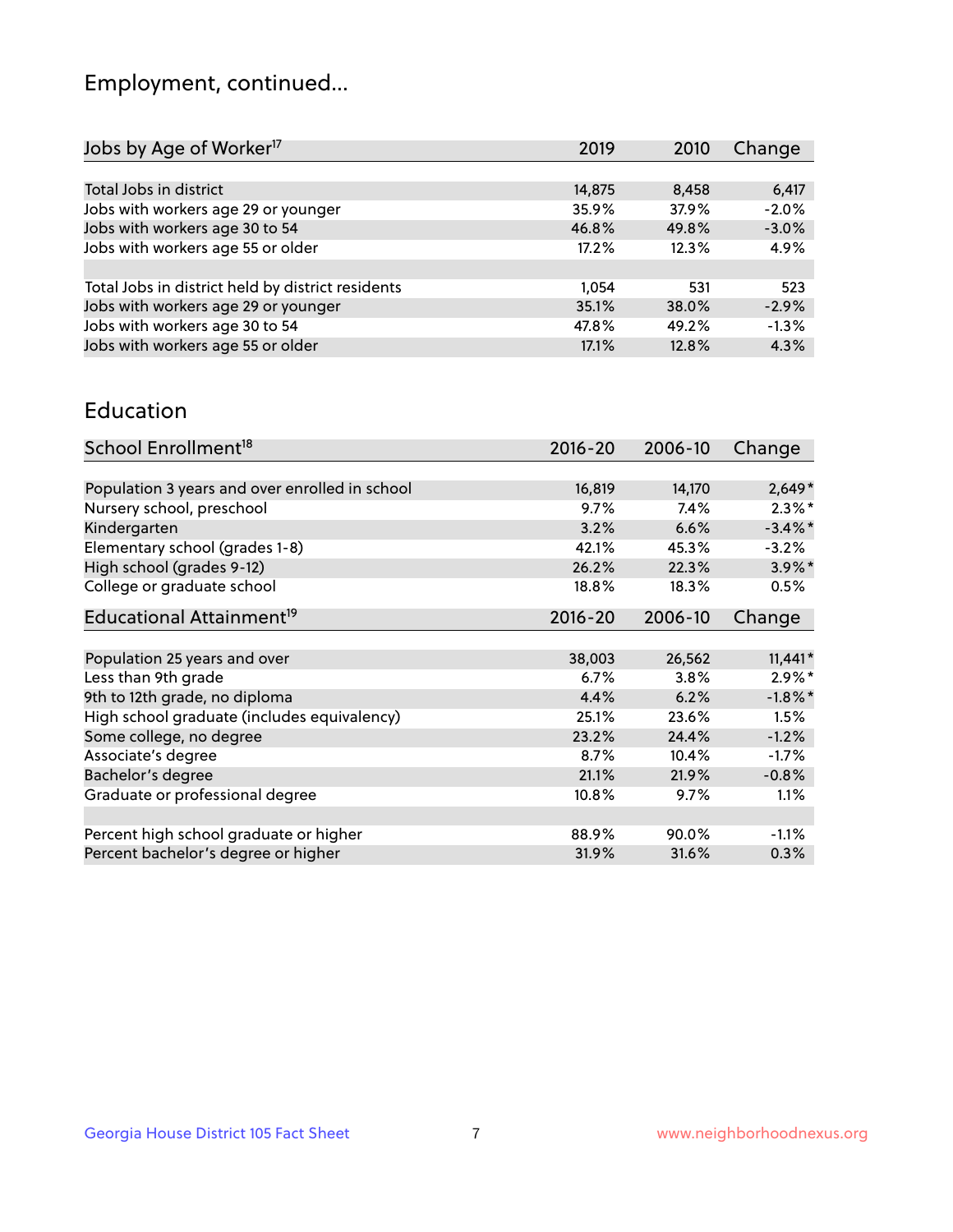## Housing

| Households by Type <sup>20</sup>                     | 2016-20     | 2006-10 | Change     |
|------------------------------------------------------|-------------|---------|------------|
|                                                      |             |         |            |
| <b>Total households</b>                              | 17,810      | 13,841  | $3,969*$   |
| Family households (families)                         | 82.2%       | 80.3%   | $1.9\%$    |
| With own children under 18 years                     | 41.8%       | 46.5%   | $-4.7\%$ * |
| Married-couple family                                | 63.5%       | 63.4%   | 0.1%       |
| With own children of the householder under 18 years  | 30.7%       | 35.9%   | $-5.2%$    |
| Male householder, no wife present, family            | 5.1%        | 4.6%    | 0.5%       |
| With own children of the householder under 18 years  | 2.9%        | 2.2%    | 0.7%       |
| Female householder, no husband present, family       | 13.6%       | 12.3%   | 1.4%       |
| With own children of the householder under 18 years  | 8.2%        | 8.4%    | $-0.3%$    |
| Nonfamily households                                 | 17.8%       | 19.7%   | $-1.9%$    |
| Householder living alone                             | 13.6%       | 16.3%   | $-2.6%$    |
| 65 years and over                                    | 4.9%        | 2.3%    | $2.5%$ *   |
|                                                      |             |         |            |
| Households with one or more people under 18 years    | 45.5%       | 49.7%   | $-4.2%$    |
| Households with one or more people 65 years and over | 21.9%       | 13.3%   | $8.7\%$ *  |
|                                                      |             |         |            |
| Average household size                               | 3.25        | 3.09    | $0.16*$    |
| Average family size                                  | 3.57        | 3.50    | 0.07       |
|                                                      |             |         |            |
| Housing Occupancy <sup>21</sup>                      | 2016-20     | 2006-10 | Change     |
|                                                      |             |         |            |
| Total housing units                                  | 18,409      | 14,905  | $3,503*$   |
| Occupied housing units                               | 96.7%       | 92.9%   | $3.9\%$ *  |
| Vacant housing units                                 | 3.3%        | 7.1%    | $-3.9\%$ * |
|                                                      |             |         |            |
| Homeowner vacancy rate                               | 1.2         | 3.0     | $-1.8$     |
| Rental vacancy rate                                  | 4.3         | 6.2     | $-1.9$     |
|                                                      |             |         |            |
| Units in Structure <sup>22</sup>                     | $2016 - 20$ | 2006-10 | Change     |
|                                                      |             |         |            |
| Total housing units                                  | 18,409      | 14,905  | $3,503*$   |
| 1-unit, detached                                     | 88.4%       | 89.6%   | $-1.1%$    |
| 1-unit, attached                                     | 4.9%        | 2.6%    | $2.3\%$ *  |
| 2 units                                              | 0.0%        | 0.5%    | $-0.5%$    |
| 3 or 4 units                                         | 0.3%        | 0.0%    | 0.3%       |
| 5 to 9 units                                         | 0.9%        | 0.6%    | 0.3%       |
| 10 to 19 units                                       | 0.9%        | 2.4%    | $-1.6%$    |
| 20 or more units                                     | 3.3%        | 3.2%    | 0.1%       |
| Mobile home                                          | 1.3%        | 1.1%    | 0.2%       |
| Boat, RV, van, etc.                                  | 0.0%        | 0.0%    | 0.0%       |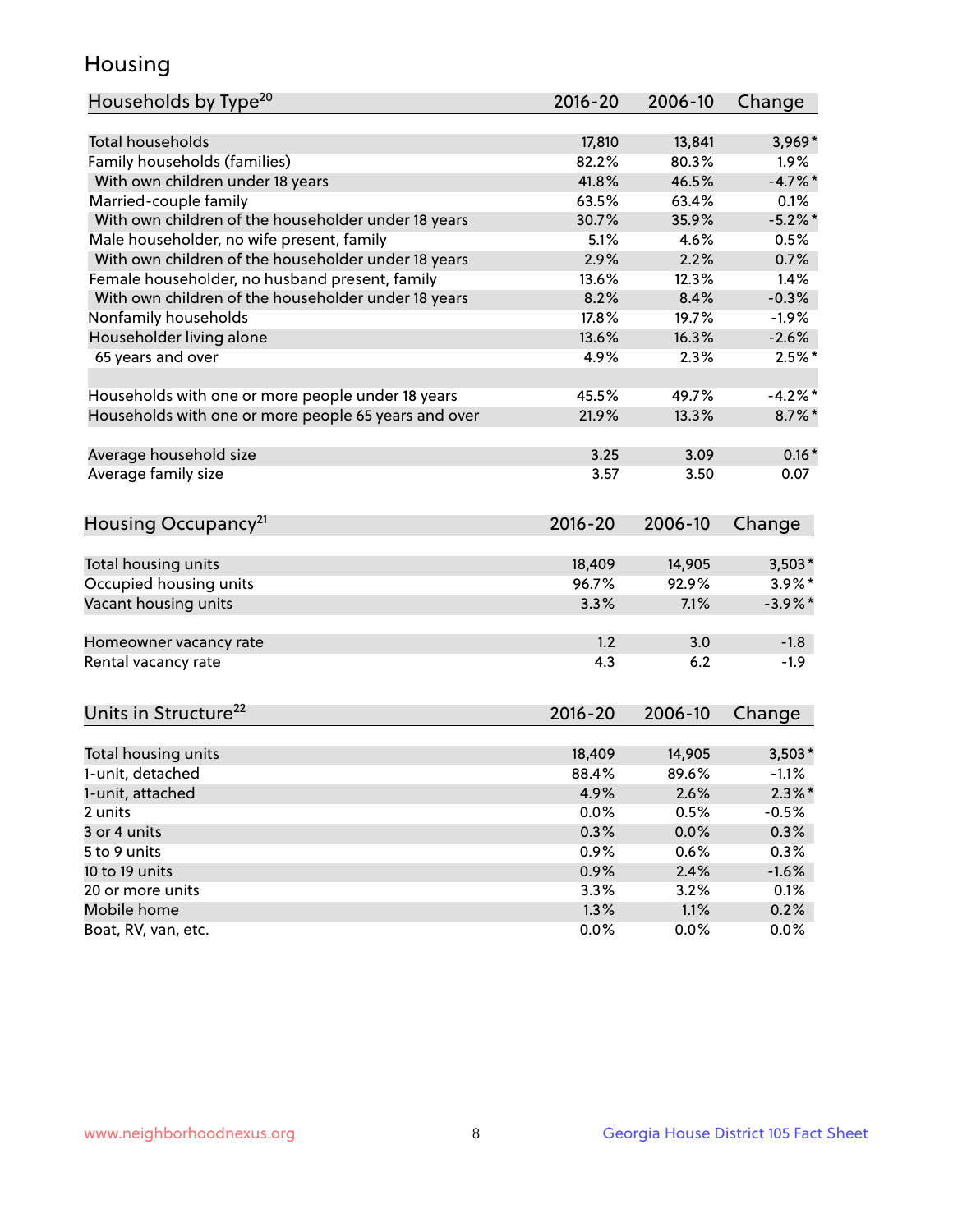## Housing, Continued...

| Year Structure Built <sup>23</sup>             | 2016-20     | 2006-10 | Change      |
|------------------------------------------------|-------------|---------|-------------|
| Total housing units                            | 18,409      | 14,905  | $3,503*$    |
| Built 2014 or later                            | 5.5%        | (X)     | (X)         |
| Built 2010 to 2013                             | 3.5%        | (X)     | (X)         |
| Built 2000 to 2009                             | 44.9%       | 55.3%   | $-10.4\%$ * |
| Built 1990 to 1999                             | 31.3%       | 28.8%   | 2.4%        |
| Built 1980 to 1989                             | 9.8%        | 10.0%   | $-0.2%$     |
| Built 1970 to 1979                             | 2.7%        | 2.8%    | $-0.1%$     |
| Built 1960 to 1969                             | 0.7%        | 1.1%    | $-0.4%$     |
| Built 1950 to 1959                             | 0.3%        | 0.8%    | $-0.5%$     |
| Built 1940 to 1949                             | 0.0%        | 0.3%    | $-0.3%$     |
| Built 1939 or earlier                          | 1.2%        | 0.8%    | 0.3%        |
| Housing Tenure <sup>24</sup>                   | $2016 - 20$ | 2006-10 | Change      |
|                                                |             |         |             |
| Occupied housing units                         | 17,810      | 13,841  | $3,969*$    |
| Owner-occupied                                 | 78.5%       | 86.0%   | $-7.5%$ *   |
| Renter-occupied                                | 21.5%       | 14.0%   | $7.5\%$ *   |
| Average household size of owner-occupied unit  | 3.22        | 3.10    | $0.12*$     |
| Average household size of renter-occupied unit | 3.36        | 3.03    | 0.32        |
| Residence 1 Year Ago <sup>25</sup>             | $2016 - 20$ | 2006-10 | Change      |
| Population 1 year and over                     | 58,594      | 43,215  | 15,380*     |
| Same house                                     | 88.1%       | 82.6%   | $5.4\%$ *   |
| Different house in the U.S.                    | 11.7%       | 17.0%   | $-5.3\%$ *  |
| Same county                                    | 7.8%        | 10.0%   | $-2.2%$     |
| Different county                               | 3.9%        | 7.0%    | $-3.1\%$ *  |
| Same state                                     | 1.7%        | 3.5%    | $-1.8\%$ *  |
| Different state                                | 2.2%        | 3.5%    | $-1.3%$     |
| Abroad                                         | 0.2%        | 0.3%    | $-0.1%$     |
| Value of Housing Unit <sup>26</sup>            | $2016 - 20$ | 2006-10 | Change      |
| Owner-occupied units                           | 13,976      | 11,897  | 2,079*      |
| Less than \$50,000                             | 2.3%        | 1.3%    | 1.0%        |
| \$50,000 to \$99,999                           | 1.6%        | 1.3%    | 0.3%        |
| \$100,000 to \$149,999                         | 7.4%        | 12.7%   | $-5.3\%$ *  |
| \$150,000 to \$199,999                         | 19.0%       | 35.9%   | $-16.9%$ *  |
| \$200,000 to \$299,999                         | 48.6%       | 32.4%   | 16.2%*      |
| \$300,000 to \$499,999                         | 17.4%       | 13.4%   | $3.9\%$ *   |
| \$500,000 to \$999,999                         | 3.1%        | 2.4%    | 0.7%        |
| \$1,000,000 or more                            | 0.5%        | 0.5%    | 0.0%        |
| Median (dollars)                               | 234,559     | 198,433 | 36,126*     |
| Mortgage Status <sup>27</sup>                  | $2016 - 20$ | 2006-10 | Change      |
|                                                |             |         |             |
| Owner-occupied units                           | 13,976      | 11,897  | $2,079*$    |
| Housing units with a mortgage                  | 75.4%       | 89.8%   | $-14.4\%$ * |
| Housing units without a mortgage               | 24.6%       | 10.2%   | 14.4%*      |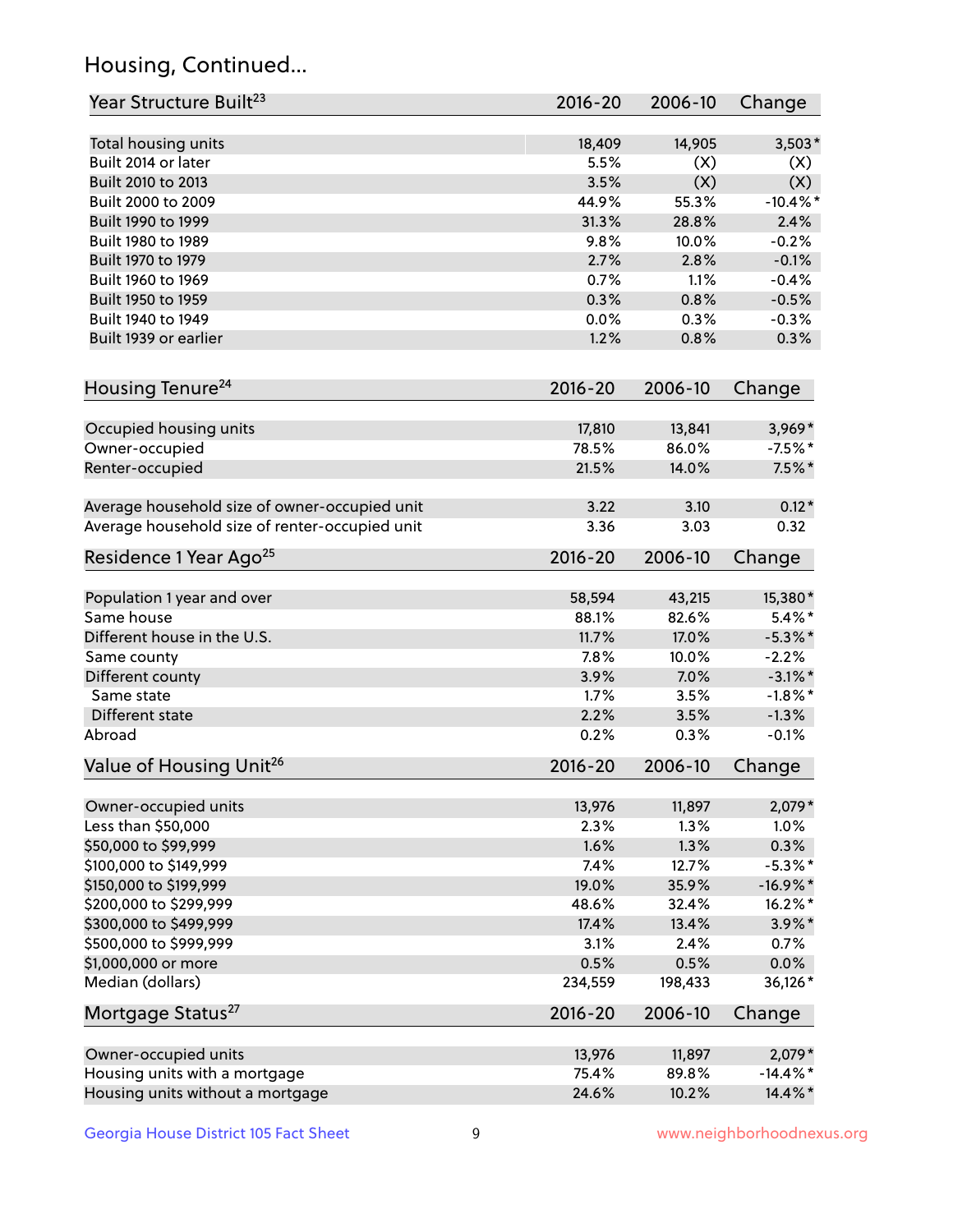## Housing, Continued...

| Selected Monthly Owner Costs <sup>28</sup>                                            | 2016-20     | 2006-10 | Change      |
|---------------------------------------------------------------------------------------|-------------|---------|-------------|
| Housing units with a mortgage                                                         | 10,537      | 10,680  | $-143$      |
| Less than \$300                                                                       | 0.0%        | 0.1%    | $-0.1%$     |
| \$300 to \$499                                                                        | 0.0%        | 0.8%    | $-0.7%$     |
| \$500 to \$999                                                                        | 6.5%        | 5.6%    | 0.9%        |
| \$1,000 to \$1,499                                                                    | 34.0%       | 29.9%   | 4.2%        |
| \$1,500 to \$1,999                                                                    | 36.5%       | 38.9%   | $-2.3%$     |
| \$2,000 to \$2,999                                                                    | 19.7%       | 21.3%   | $-1.6%$     |
| \$3,000 or more                                                                       | 3.2%        | 3.5%    | $-0.3%$     |
| Median (dollars)                                                                      | 1,630       | 1,676   | $-47*$      |
|                                                                                       |             |         |             |
| Housing units without a mortgage                                                      | 3,440       | 1,218   | $2,222*$    |
| Less than \$150                                                                       | 1.9%        | 1.7%    | 0.2%        |
| \$150 to \$249                                                                        | 8.8%        | 9.4%    | $-0.5%$     |
| \$250 to \$349                                                                        | 15.2%       | 23.0%   | $-7.9%$     |
| \$350 to \$499                                                                        | 34.9%       | 25.0%   | 9.9%        |
| \$500 to \$699                                                                        | 26.3%       | 21.2%   | 5.0%        |
| \$700 or more                                                                         | 12.9%       | 19.7%   | $-6.7%$     |
| Median (dollars)                                                                      | 416         | 428     | $-12$       |
| Selected Monthly Owner Costs as a Percentage of<br>Household Income <sup>29</sup>     | $2016 - 20$ | 2006-10 | Change      |
| Housing units with a mortgage (excluding units where<br>SMOCAPI cannot be computed)   | 10,448      | 10,650  | $-202$      |
| Less than 20.0 percent                                                                | 51.1%       | 29.9%   | $21.2\%$ *  |
| 20.0 to 24.9 percent                                                                  | 16.6%       | 16.9%   | $-0.2%$     |
| 25.0 to 29.9 percent                                                                  | 9.6%        | 11.9%   | $-2.3%$     |
| 30.0 to 34.9 percent                                                                  | 5.3%        | 10.1%   | $-4.9\%$ *  |
| 35.0 percent or more                                                                  | 17.4%       | 31.1%   | $-13.7\%$ * |
| Not computed                                                                          | 89          | 30      | 59          |
| Housing unit without a mortgage (excluding units where<br>SMOCAPI cannot be computed) | 3,440       | 1,207   | $2,232*$    |
| Less than 10.0 percent                                                                | 46.3%       | 41.5%   | 4.8%        |
| 10.0 to 14.9 percent                                                                  | 23.7%       | 20.4%   | 3.3%        |
| 15.0 to 19.9 percent                                                                  | 5.8%        | 8.6%    | $-2.8%$     |
| 20.0 to 24.9 percent                                                                  | 3.0%        | 15.4%   | $-12.5%$    |
| 25.0 to 29.9 percent                                                                  | 1.8%        | 4.0%    | $-2.2%$     |
| 30.0 to 34.9 percent                                                                  | 9.3%        | 3.0%    | 6.3%        |
| 35.0 percent or more                                                                  | 10.1%       | 7.1%    | 3.0%        |
| Not computed                                                                          | $\pmb{0}$   | 10      | $-10$       |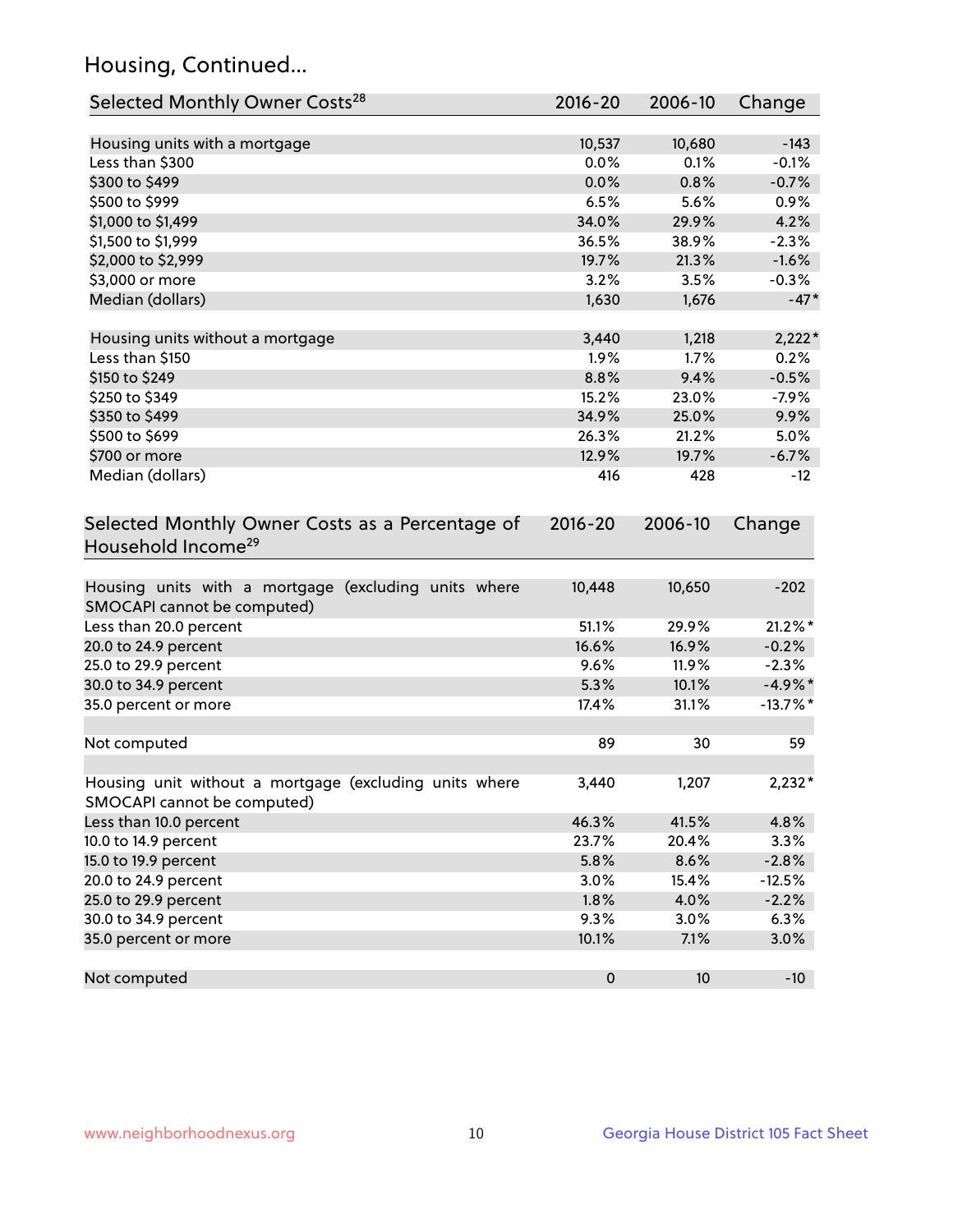## Housing, Continued...

| Gross Rent <sup>30</sup>   | 2016-20     | 2006-10 | Change      |
|----------------------------|-------------|---------|-------------|
|                            |             |         |             |
| Occupied units paying rent | 3,834       | 1,852   | 1,982*      |
| Less than \$200            | $0.0\%$     | 0.0%    | 0.0%        |
| \$200 to \$499             | 1.0%        | 2.4%    | $-1.4%$     |
| \$500 to \$749             | 2.8%        | 10.3%   | $-7.5%$     |
| \$750 to \$999             | 6.6%        | 33.6%   | $-27.0\%$ * |
| \$1,000 to \$1,499         | 29.3%       | 33.6%   | $-4.2%$     |
| \$1,500 to \$1,999         | 43.7%       | 17.8%   | 26.0%*      |
| \$2,000 or more            | 16.5%       | 2.4%    | 14.1%*      |
| Median (dollars)           | 1,617       | 1,294   | $323*$      |
|                            |             |         |             |
| No rent paid               | $\mathbf 0$ | 92      | $-92$       |

| Gross Rent as a Percentage of Household Income <sup>31</sup>                   | $2016 - 20$ | 2006-10  | Change    |
|--------------------------------------------------------------------------------|-------------|----------|-----------|
|                                                                                |             |          |           |
| Occupied units paying rent (excluding units where GRAPI<br>cannot be computed) | 3,801       | 1,838    | $1,962*$  |
| Less than 15.0 percent                                                         | 10.1%       | $7.6\%$  | 2.5%      |
| 15.0 to 19.9 percent                                                           | 15.2%       | 9.3%     | 5.9%      |
| 20.0 to 24.9 percent                                                           | 12.8%       | $12.9\%$ | $-0.0%$   |
| 25.0 to 29.9 percent                                                           | 12.0%       | 22.6%    | $-10.6%$  |
| 30.0 to 34.9 percent                                                           | 12.8%       | 5.5%     | $7.3\%$ * |
| 35.0 percent or more                                                           | 37.1%       | 42.1%    | $-5.0%$   |
| Not computed                                                                   | 33          | 105      | $-72$     |

## Transportation

| Commuting to Work <sup>32</sup>           | 2016-20 | 2006-10 | Change     |
|-------------------------------------------|---------|---------|------------|
|                                           |         |         |            |
| Workers 16 years and over                 | 27,042  | 20,229  | $6,813*$   |
| Car, truck, or van - drove alone          | 83.3%   | 83.1%   | 0.2%       |
| Car, truck, or van - carpooled            | 5.0%    | $9.0\%$ | $-4.0\%$ * |
| Public transportation (excluding taxicab) | 0.8%    | $0.8\%$ | $-0.1%$    |
| Walked                                    | 0.2%    | 0.4%    | $-0.2%$    |
| Other means                               | 1.5%    | 1.5%    | $-0.0%$    |
| Worked at home                            | 9.3%    | 5.2%    | $4.1\%$ *  |
|                                           |         |         |            |
| Mean travel time to work (minutes)        | 36.2    | 33.2    | $3.0*$     |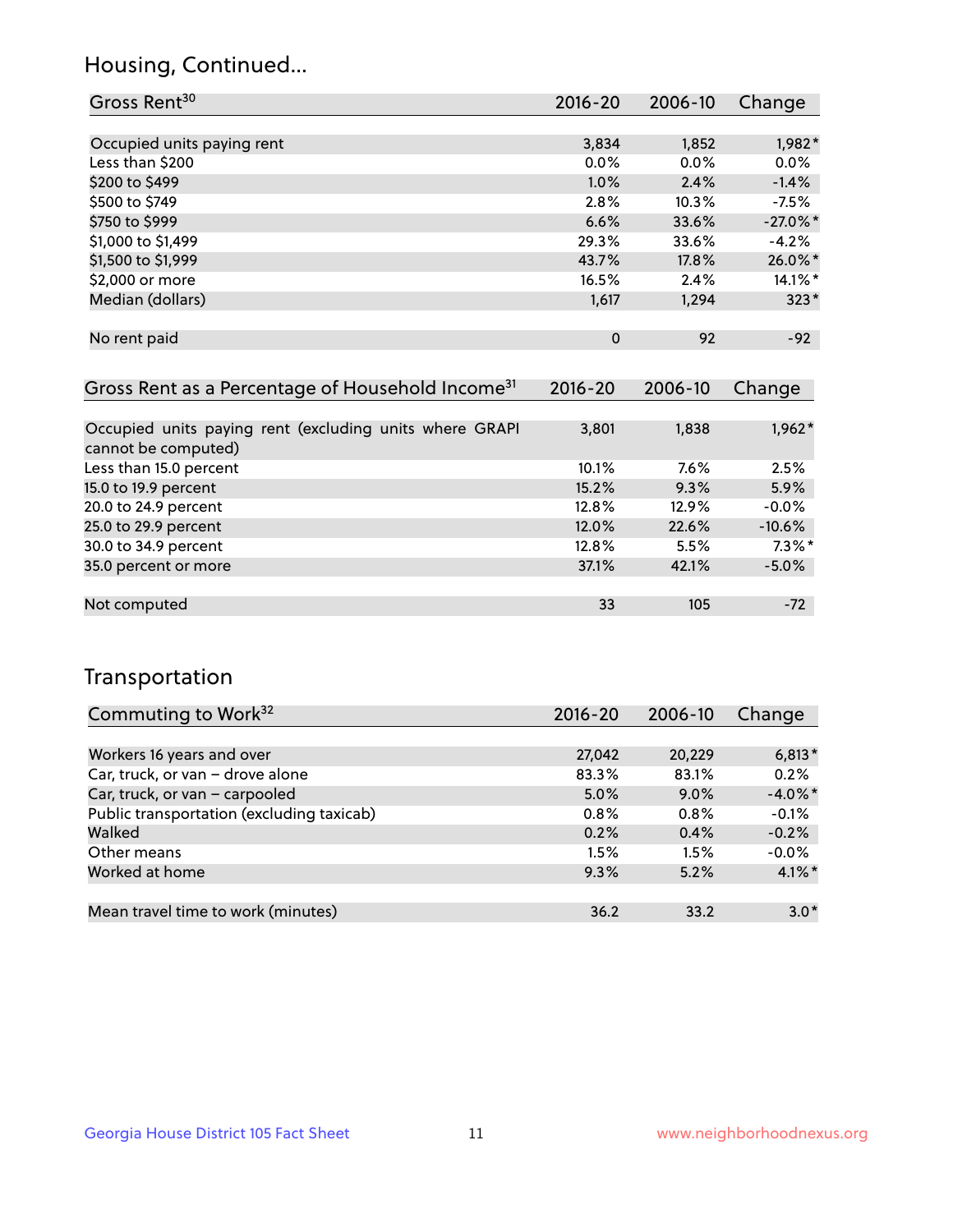## Transportation, Continued...

| Vehicles Available <sup>33</sup> | $2016 - 20$ | $2006 - 10$ | Change     |
|----------------------------------|-------------|-------------|------------|
|                                  |             |             |            |
| Occupied housing units           | 17,810      | 13,841      | $3,969*$   |
| No vehicles available            | 2.9%        | 1.2%        | 1.7%       |
| 1 vehicle available              | 23.0%       | 24.2%       | $-1.2%$    |
| 2 vehicles available             | 43.1%       | 49.6%       | $-6.5\%$ * |
| 3 or more vehicles available     | 31.0%       | 25.0%       | $6.0\%$ *  |

#### Health

| Health Insurance coverage <sup>34</sup>                 | 2016-20 |
|---------------------------------------------------------|---------|
|                                                         |         |
| Civilian Noninstitutionalized Population                | 57,922  |
| With health insurance coverage                          | 87.7%   |
| With private health insurance coverage                  | 72.8%   |
| With public health coverage                             | 23.1%   |
| No health insurance coverage                            | 12.3%   |
| Civilian Noninstitutionalized Population Under 19 years | 16,531  |
| No health insurance coverage                            | 9.5%    |
| Civilian Noninstitutionalized Population 19 to 64 years | 35,293  |
| In labor force:                                         | 28,097  |
| Employed:                                               | 26,820  |
| With health insurance coverage                          | 89.4%   |
| With private health insurance coverage                  | 88.1%   |
| With public coverage                                    | 3.0%    |
| No health insurance coverage                            | 10.6%   |
| Unemployed:                                             | 1,277   |
| With health insurance coverage                          | 51.2%   |
| With private health insurance coverage                  | 46.0%   |
| With public coverage                                    | 7.6%    |
| No health insurance coverage                            | 48.8%   |
| Not in labor force:                                     | 7,195   |
| With health insurance coverage                          | 70.8%   |
| With private health insurance coverage                  | 56.3%   |
| With public coverage                                    | 25.9%   |
| No health insurance coverage                            | 29.2%   |